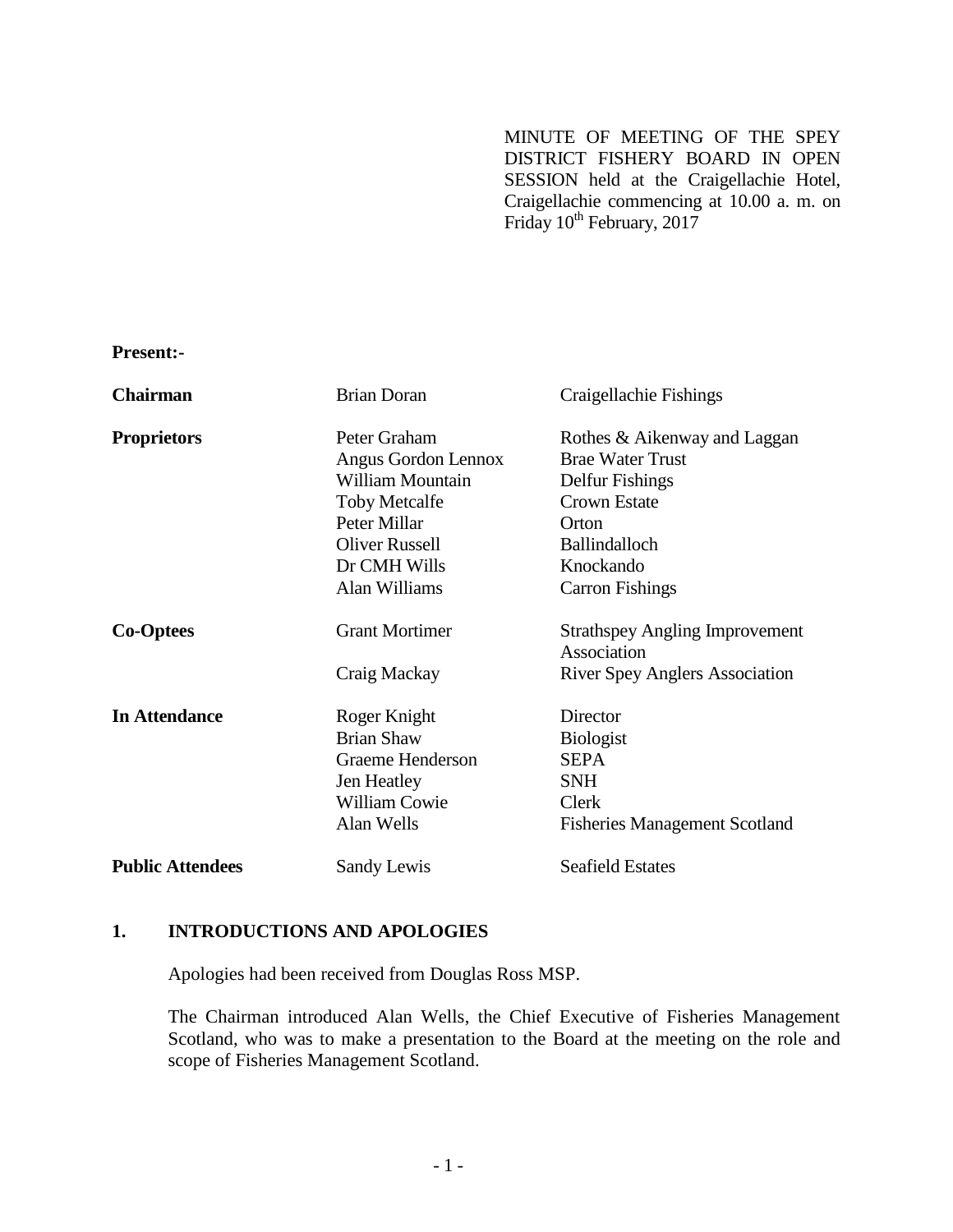### **2. MINUTES OF PREVIOUS MEETING**

2.1 The Minute of the Open Session Meeting held on Tuesday,  $15<sup>th</sup>$  November, 2016 was tabled, proposed by Peter Graham, seconded by Angus Gordon Lennox and approved for signature.

## **3. MATTERS ARISING FROM PREVIOUS MINUTES**

There were none.

### **4. WILD FISHERIES REFORM ANNOUNCEMENT**

The Director reported that the picture had started to change early in December, when the Committees formed to progress the Wild Fisheries Reform Programme were suspended until consideration of funding issues had taken place. This resulted in a political statement issued a week before the current meeting, advising that the focus of Scottish Government would now be on "protecting the rights of anglers". This they would achieve by:-

- Ruling out rod licences and fresh water levies
- Ruling out changes to Board structures
- Encouraging and empowering voluntary mergers
- Refining and finalising conservation limits

In effect, this meant that after all the effort and input involved from all parties, the proposed Fisheries Management Organisations were now no longer to proceed. The principal reason for this was that the funding structure was simply not available and it had been estimated that to fully implement the arrangements would have cost in the region of £4million. It was most disappointing that this message, which had been repeatedly stated by the Fishery Boards, had not been heeded at an earlier stage and that as a result, a lot of time and effort had been wasted. The fact that the government had backtracked and reverted to the existing Board Structure was generally to be welcomed by the Board however.

### **5. DIRECTOR'S REPORT**

- 5.1 The Director's Report was as presented in the annex to the Minute but the following additional points arose using the numbering in the report:-
- 4 Water Abstraction
	- 4.1 Spey Dam

After the delivery of the report on the progress with Spey Dam, Peter Graham welcomed the different tenor of discussions with the new owners, but still wanted reassurance that action would take place rather than words. He advised that the Foundation were focusing on gathering as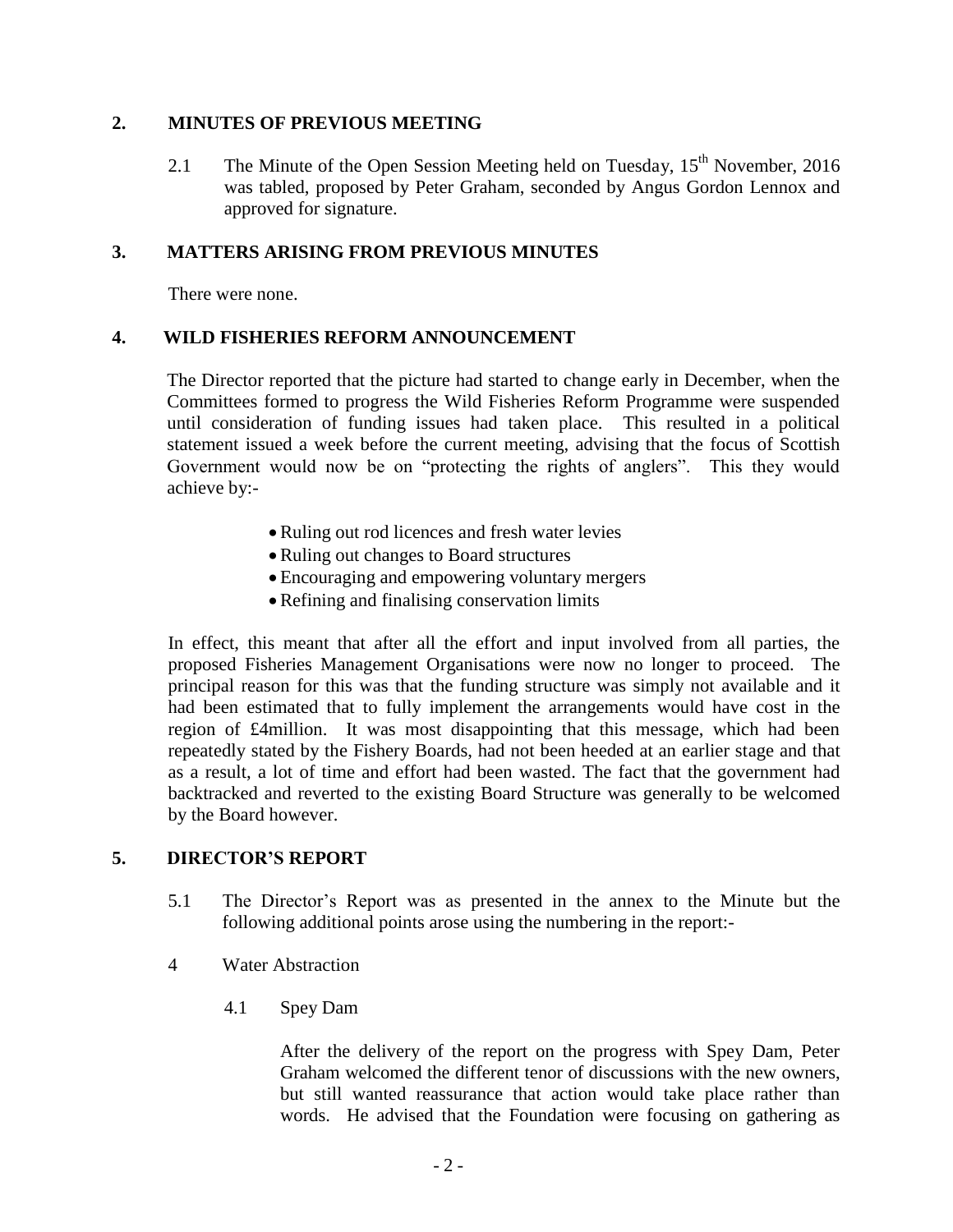much and as accurate genetic information as possible to keep the pressure on the new owners so that action was assured.

Craig Mackay enquired what action the Board actually wanted to see. In response, the Director advised that there was an extensive wish list, but overall: we had concerns over the efficacy of the fish pass and the water flows emanating from the Dam, the screens at the off-take were failing to prevent fish from being drawn to the Crunachden Cut and the water flows there exceeded regulatory requirements; the heck across the Markie needed to be removed, or at least fish access around it should be provided for; and the Mashie needed to be re-meandered with sediment reintroduced; and the surrounding land managed to maximise possible fish passage and open the maximum area of habitat. It was noted that representatives of the new owner had already been to see the Mashie offtake personally which was a positive step and, whilst they had not indicated what they would be prepared to do, they had offered to meet with the Board to discuss the issues and understand the solutions.

Toby Metcalfe suggested that they should be encouraged to appoint a Project Manager to deliver solutions and this was agreed as a very sensible suggestion by the Board. It would also come at a fruitful time whilst the owners were still considering investment. The Chairman confirmed that an invitation would be issued to the new owner's representatives to meet again very shortly.

Alan Williams enquired of Graeme Henderson whether Anne Anderson was still the SEPA officer in overall control of the Spey Dam issue and he confirmed that he thought so, but would have to check. He also confirmed that the CAR Licence was still in existence and had transferred to the new owners. The Licence still recorded the site as "failing" and would continue to do so until compliance work had been undertaken. SEPA would continue to police this aspect.

The biologist also noted that it was likely that the new owners would employ someone for general environmental concerns, and there would therefore be a contact to deal with.

Craig Mackay enquired whether it was known what the new water regime would look like, but in response, it was confirmed that there would require to be considerable reassessment of the fish pass involving specialists. Alan Williams also indicated that it would need to look at both access to the habitat above the Spey Dam and, egress from it, and would also include shingle movement/replacement.

The offtake would also require to be revised and replaced as the screens were not sufficient to prevent juveniles being swept to Loch Laggan or trapped against them. It was however a complicated solution and would require considerable reassessment with expert advice.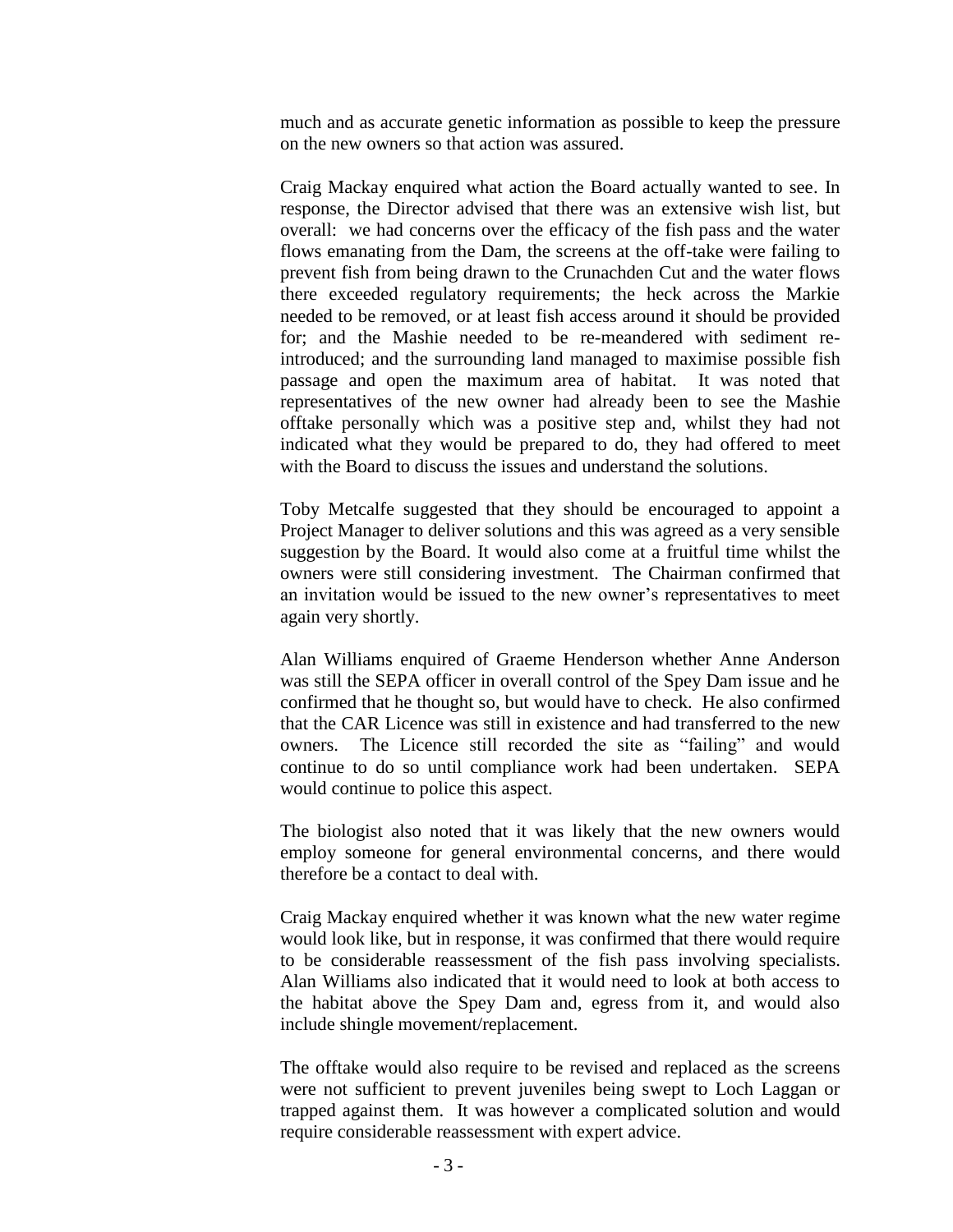In summary, the Chairman confirmed that he was determined to push home the advantage now and see progress made.

4.2 Tummel Scheme

As reported previously, it had now been confirmed that the River Garry would be re-watered without taking additional water from the Spey as SSE would absorb the minor reduction in renewable energy. However, SSE were still looking at the possibility of a fish pass on the Allt Bhran and the Board would continue to press for this.

In response to enquiry from Angus Gordon Lennox, the Director confirmed that there could be as much as 49% of the natural flow of the Spey above Aviemore being diverted out of the catchment in certain conditions.

5 Predator Control

It was stressed, that there must be a balance between seal and salmon protection by Government officials as it appeared that any suggestion of Common Seal control was automatically rejected by Marine Scotland. This was despite anecdotal and clear evidence of increasing levels of seal predation on Moray Firth rivers.

8 Spey Catchment Initiative

It was reported that SNH have approved their funding contribution to the project for a further 2 years, but the Board and others were actively looking for additional funding.

The Delagyle and Aviemore re-watering schemes were looking positive with Aviemore due to start during the week, although Delagyle was a little more complicated.

Brian Shaw also advised that £10,000 had been secured from Crown Estate for the control of invasive species and he reported that the Scottish Invasive Species Initiative had now been taken over by SNH.

In response to enquiry, the Biologist confirmed that the aim was to expand the hogweed control programme on the Mulben burn to a much wider extent, and this would be a long term continuing project which would include training.

#### **6. SPEY FOUNDATION REPORT**

6.1 Peter Graham reported that the Foundation Committee had met the previous day and had concentrated on two main areas as follows:-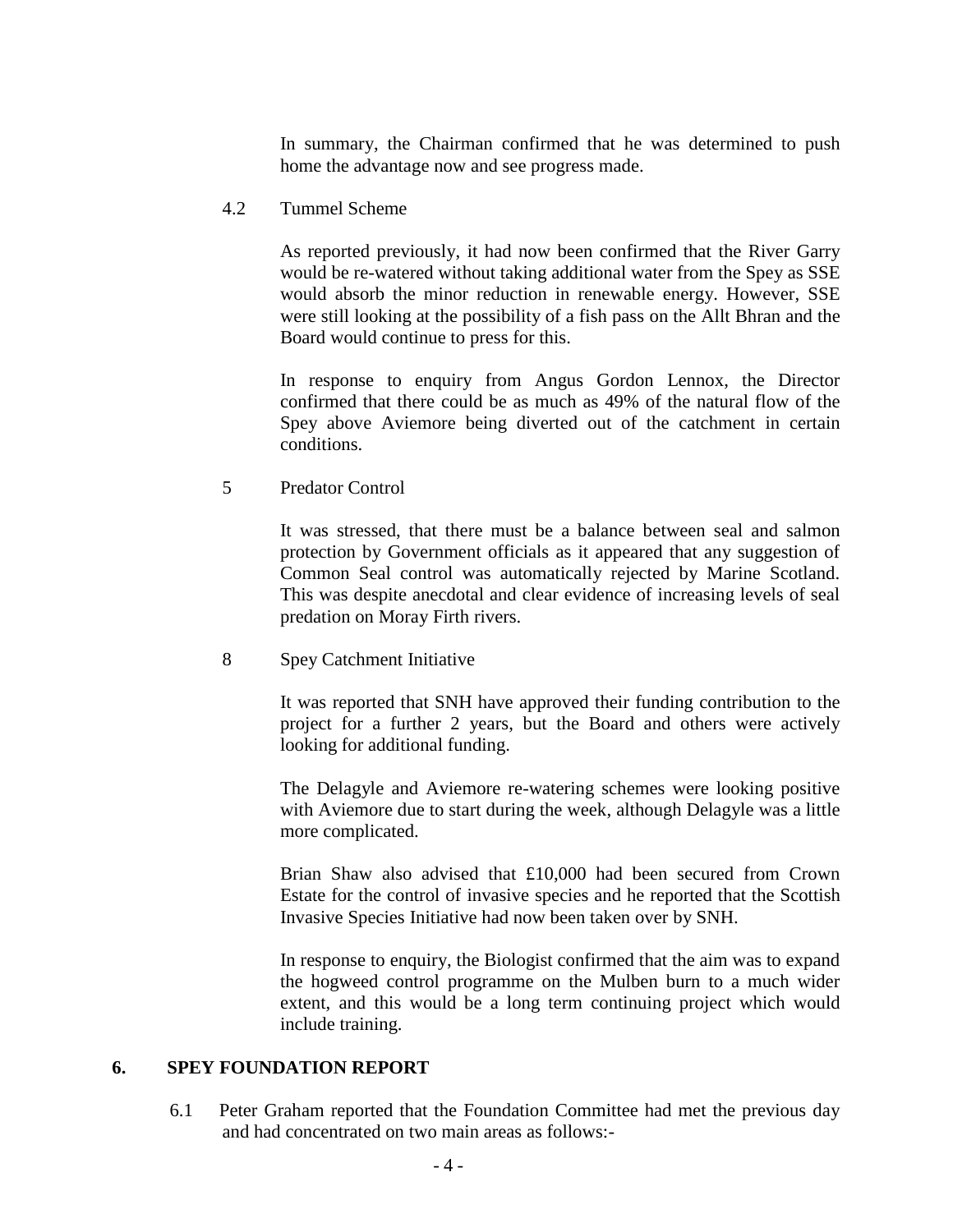Smolt Trapping

It had been reported that the smolt trap would be moved from the Avon, from where we had obtained as much data as we were reasonably likely to get, and moved to the Dulnain. This had resulted in an enquiry from Steve Brand of Ballindalloch, who was concerned about removing the smolt trap at a time when the Avon smolt numbers were declining. In response, he had been advised that the intention was to carry out electro fishing on the Avon and to try to classify the Avon almost as a separate river against the 1, 2 or 3 Categorisations to see if any particular action was required.

Spey Catchment Initiative

Peter Graham passed on the Foundations thanks and congratulations to Liz Henderson on her efforts in producing the Spey Catchment Initiative document, and would very much like to target funding to enable her to continue.

There was a need for the wider community to realise just how much effort and work went in to this area and the excellent data which had been collected following the continual programme undertaken by the Board over the last 6 years.

He then invited questions on the Foundation Committee work, and Angus Gordon Lennox enquired what type of organisation the Spey Catchment Initiative was.

In response, the Director confirmed that Liz Henderson was employed by the Fishery Board as an administrator with finance coming from partners such as Diageo, Forestry Commission, SEPA, CNPA and SNH. Liz Henderson acted as a facilitator and instigator but, in effect it was a Spey Fishery Board project and it was the Board who were the driving force with significant back-up from SNH. In effect, it was a private/public partnership.

### **7 PRESENTATION BY ALAN WELLS, FISHERIES MANAGEMENT SCOTLAND**

Dr Alan Wells introduced himself to Board Members who had not made his acquaintance and advised that he had recently been appointed Chief Executive of Fisheries Management Scotland. The body formed following the amalgamation of the Association of Salmon Fishery Boards (ASFB) and RAFTS in November 2016. In effect, the ASFB constitution had been altered to allow RAFTS members to join as well as Boards, and the RAFTS organisation itself would cease to operate after March 2017.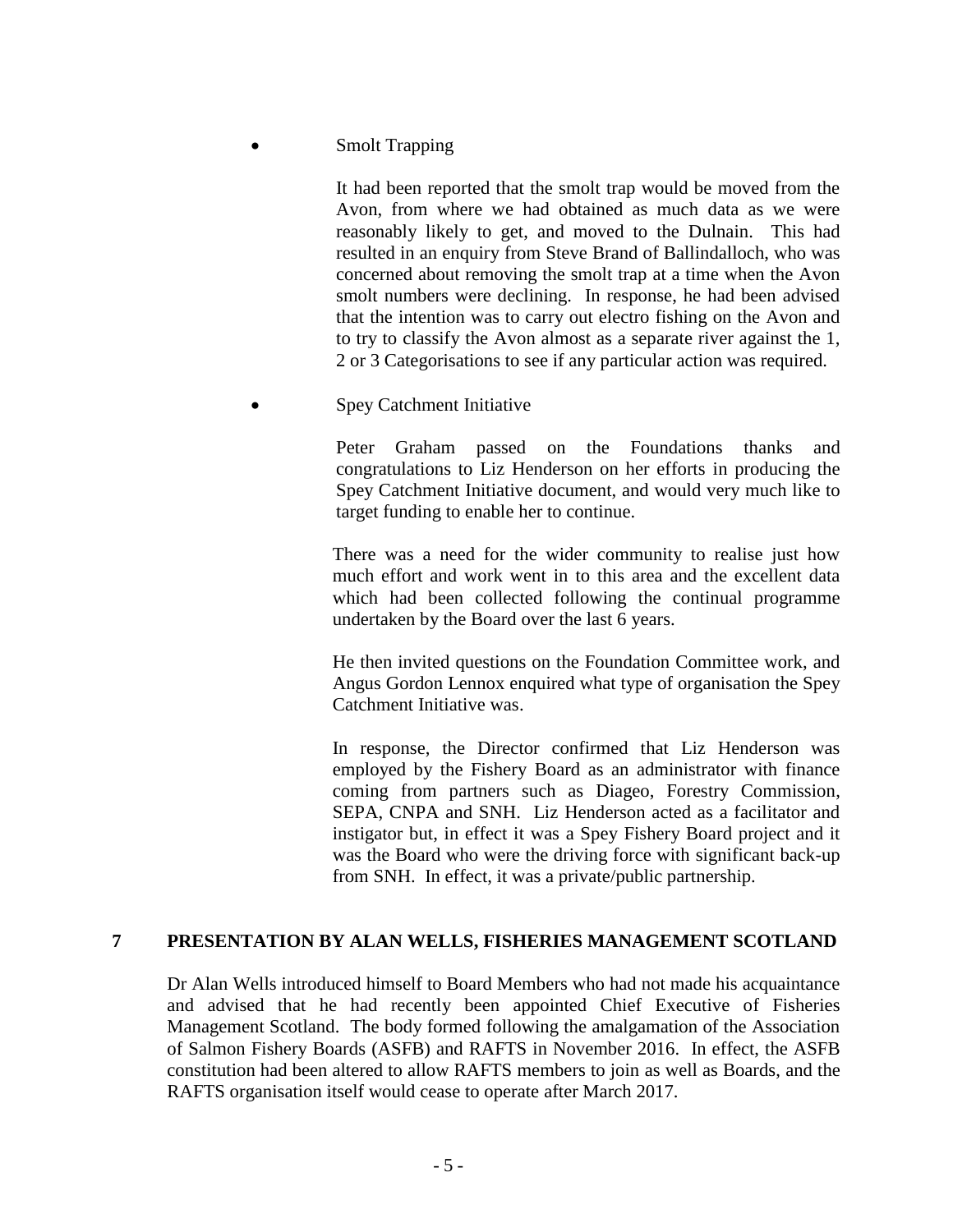FMS would then become a representative body for the previous members of the ASFB and RAFTS. The main focus would be to concentrate on the following:-

- Wild Fisheries Reform
- **Aquaculture**
- Hydro and water abstraction
- Predation
- Project and research development

In order to achieve these aims the following practice areas would be covered:-

1. Communication

This would involve:-

- Website
- Members updates
- Members support
- Annual reviews
- Annual conference
- Highlighting and celebrating the work of the FMS membership where possible.
- 2. Members

FMS would:-

- Represent the interests of members at National level through various stakeholder groups and NGO's
- Provide guidance on key issues and pressures and respond to consultations.
- 3. Policy priorities

The main policy priorities would be:-

- Wild Fisheries Reform, which although reduced in scope because of lack of resource, would still result in legislation being brought forward. There was therefore still a need for the interests of fishery groups to be represented on working groups to inform legislation.
- Salmon Liaison Group.

FMS would make sure that the output and reporting from the Salmon Liaison Group was accurate and the resulting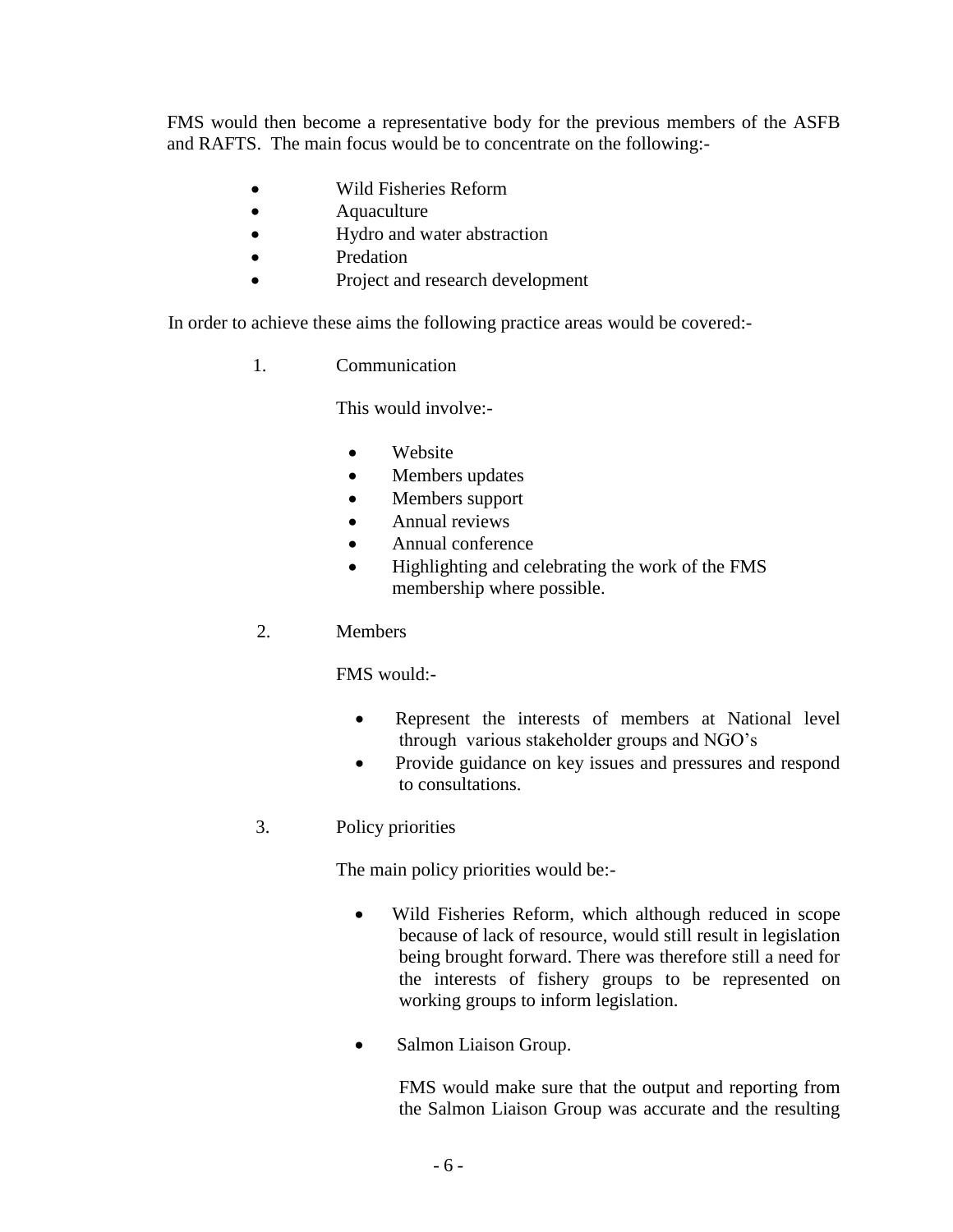model that was suggested was understood and communicated effectively.

• Water Framework Directive.

The priorities under this head would be to:-

- o Develop a better understanding of River Basin Management Planning; and
- o Study hydro electric impacts and mitigation
- Marine renewables

FMS would study the effect of marine renewables and it was noted that construction had already started on tidal generation in the Pentland Firth.

• Aquaculture

FMS would have a specific remit to inform policy development including regulatory intervention, public information, research and information. It would also maintain interaction between the wild fisheries and the salmon producing industry.

• Beaver introduction

It had been reported in the Press Release issued by the Scottish Government that the Environment Secretary was "minded" to allow controlled beaver introduction subject to an Environmental Impact Assessment and a habitat risk assessment. This did not necessarily therefore mean that beaver introduction would be allowed. Further studies would be carried out.

FMS were aware that a beaver management plan arising from any release must be fit for purpose and not contrary to the needs of migratory fish.

It would also be important to establish reinstatement and mitigation and clarify who would pay if there was clear damage to fish stocks.

• Predation (Seals and Piscivorous birds)

FMS would highlight:-

Concerns on effect on the fish stocks.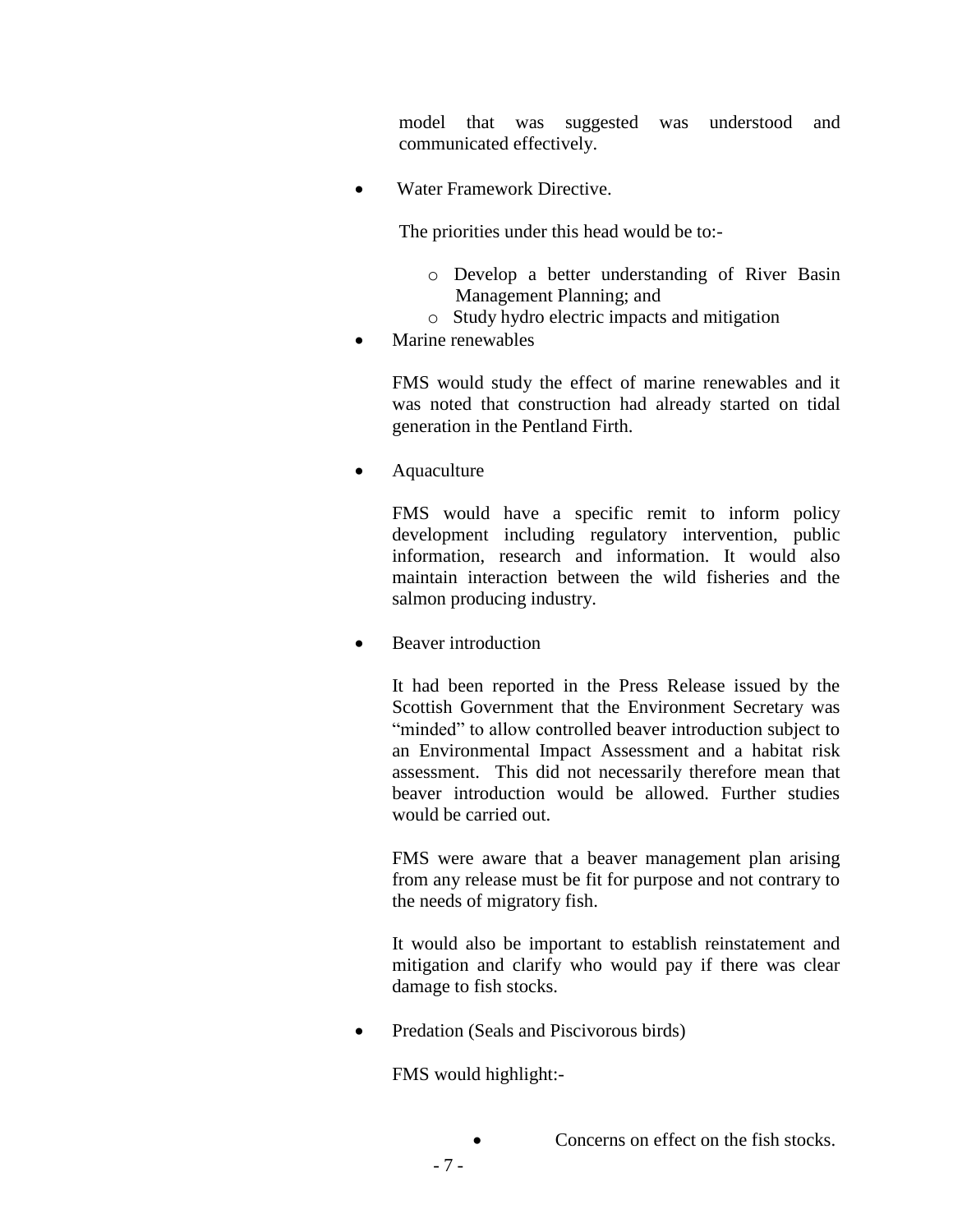- The need for a balance between the management of competing protected species.
- The need to be aware of the high profile campaign against seal shooting.

He then invited questions:-

 Doctor CMH Wills enquired whether FMS as an organisation had sufficient workforce to manage the remit outlined. In answer, Alan Wells confirmed that most of their involvement with stakeholders group would be in partnership with members of the organisation and a full work plan would be put together as a first step which would identify how to achieve the policy priorities. Personally he felt the workload was manageable with the support of FMS members.

Alan Williams enquired about the criticism of Marine Scotland from overseas bodies and suggested that it may be appropriate for Fisheries Management Scotland to liaise with overseas bodies operating in similar fields, such as those in Iceland and Norway. In response, Alan Wells confirmed that the general principle of this was sound and was certainly something to look at. Communication was of course key.

In answer to an enquiry from Alan Williams, Alan Wells did not believe that if beavers were introduced there would be the same system of licenced control as for seals. In his view, he felt it was highly unlikely that a similar system would apply as illegal releases had already shown a significant increase in population, so it was likely to be a looser framework. He confirmed that currently, beavers were not protected under legislation but, if the decision was to re-introduce beavers, then there would be some licencing arrangement made.

Alan Williams enquired whether FMS specifically were to address salmon netting. This would be covered in the closed meeting.

Peter Millar was concerned about the use of the word "management" in the name of the organisation and enquired whether this heralded an interference with management on the rivers. Alan Wells responded that they were appointed on behalf of managers of rivers, hence the use of the word and there was no other intention meant by the use of the word, as it was a body purely acting on behalf of members. He made it clear he did not think there was anything for members to fear.

There were no more questions and the Chairman extended a vote of thanks to Alan Wells. There was a request for him to return to speak at a future meeting of the Spey.